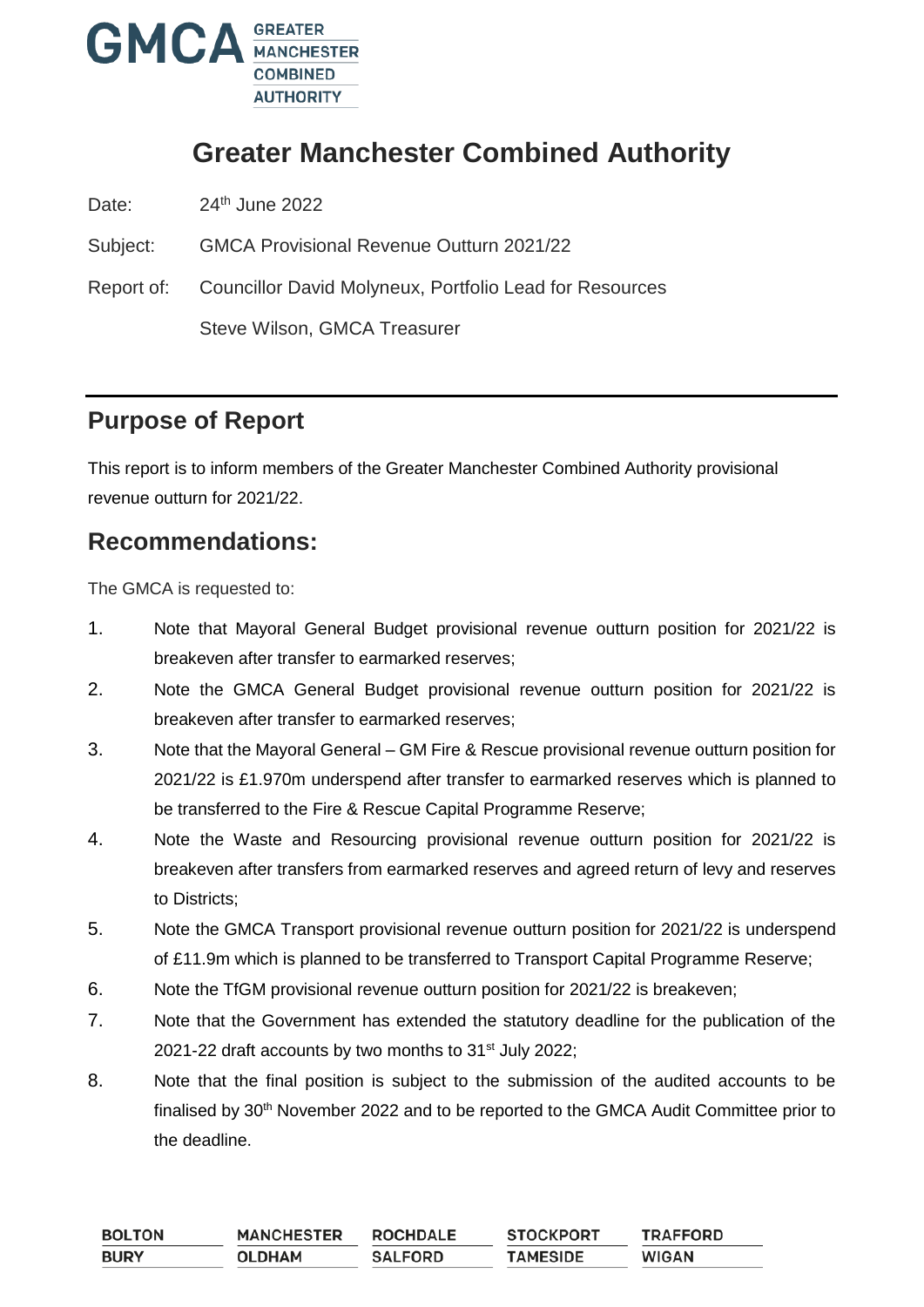# **Contact Officers**

| Name:      | Steve Wilson, GMCA Treasuer                                                    |
|------------|--------------------------------------------------------------------------------|
| Telephone: | 07725 481067                                                                   |
| E-Mail:    | steve.wilson@greatermanchester-ca.gov.uk                                       |
|            |                                                                                |
| Name:      | Rachel Rosewell, Deputy Treasurer                                              |
| Telephone: | 07725 482865                                                                   |
| E-Mail:    | rachel.rosewell@greatermanchester-ca.gov.uk                                    |
|            |                                                                                |
| Name:      | Steve Warrener, Finance and Corporate Services Director, Transport for Greater |
|            | Manchester                                                                     |
| Telephone: | 07711 819301                                                                   |
| E-mail:    | steve.warrener@tfgm.com                                                        |

## **Equalities Impact, Carbon and Sustainability Assessment:**

No decisions are included in this report.

### **Risk Management**

An assessment of major budget risks faced by the authority are carried out quarterly as part of the reporting process – there are no specific risks identified with the 2021/22 provisional outturn position.

### **Legal Considerations**

There are no specific legal implications with regards to the 2021/22 budget update.

### **Financial Consequences – Revenue**

Revenue consequences are set out in the main body of the report relating to the 2021/22 provisional outturn.

### **Financial Consequences – Capital**

There are no specific capital implications contained in this report.

### **Number of attachments to the report:** 0

### **Comments/recommendations from Overview & Scrutiny Committee**

N/a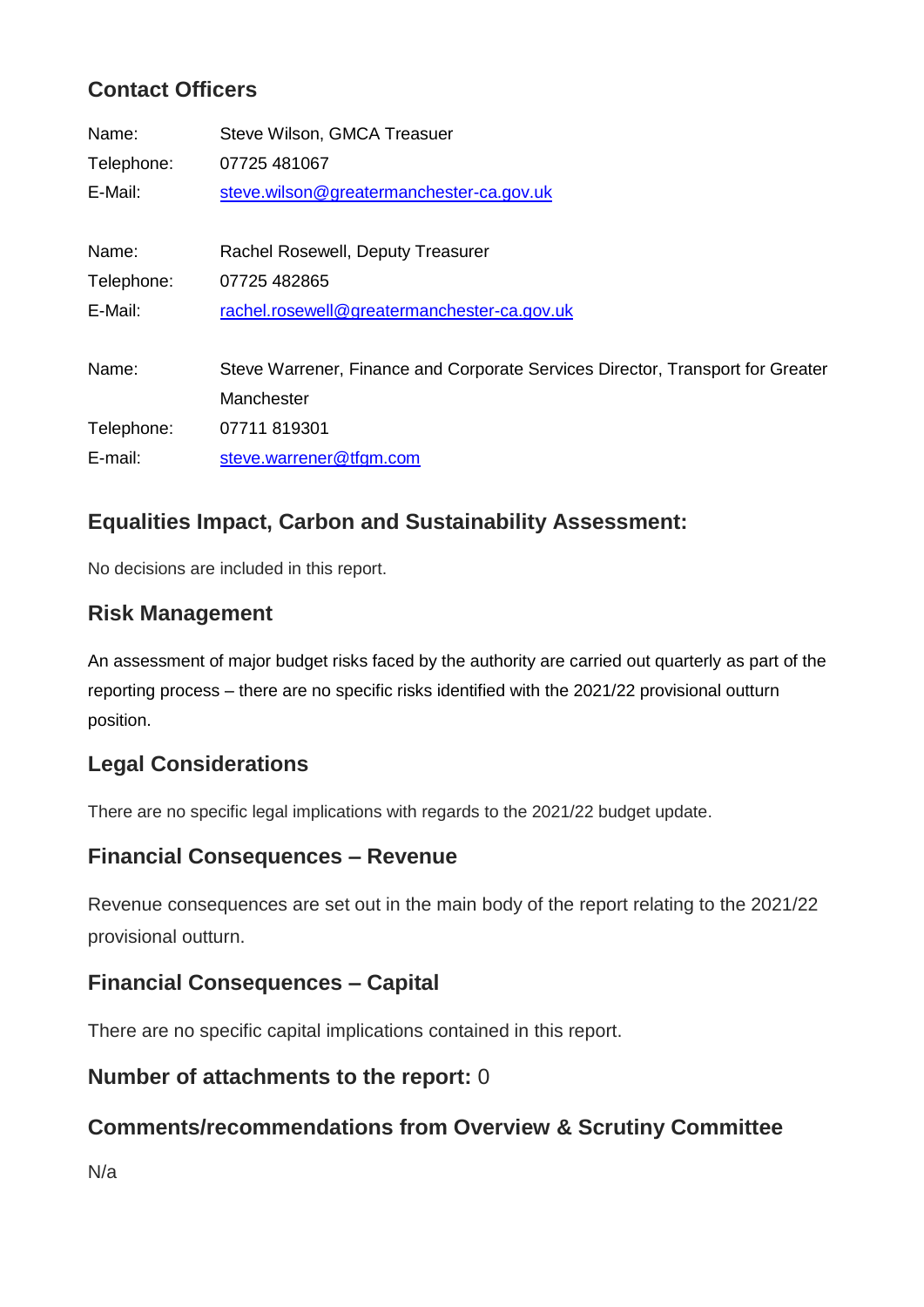# **Background Papers**

GMCA 12th February 2021 – Budget Reports 2021/22

GMCA 11th February 2022 – GMCA Revenue Update Quarter 3

# **Tracking/ Process**

# **Does this report relate to a major strategic decision, as set out in the GMCA Constitution**

No

### **Exemption from call in**

Are there any aspects in this report which means it should be considered to be exempt from call in by the relevant Scrutiny Committee on the grounds of urgency?

No

### **GM Transport Committee**

N/a

### **Overview and Scrutiny Committee**

N/a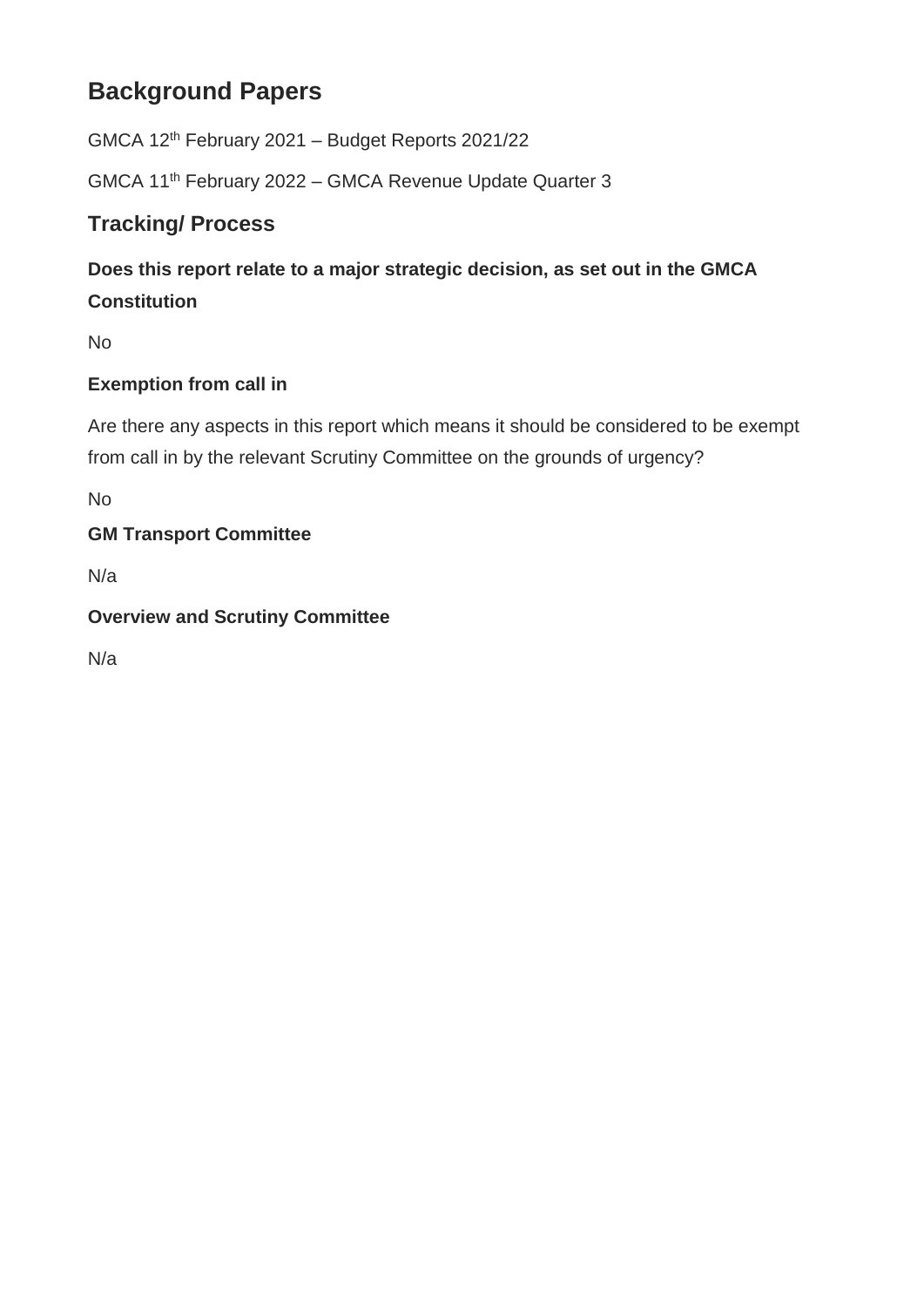#### **1. INTRODUCTION**

- 1.1 The purpose of this report is to provide the 2021/22 provisional revenue outturn position in relation to the Mayoral budget, GMCA General Budget, GM Fire and Rescue, Waste and Resources and Transport, including Transport for Greater Manchester (TfGM).
- 1.2 As in the previous two years the Government has extended the statutory deadline for the publication of the 2021-22 draft accounts by two months to  $31<sup>st</sup>$  July 2022. The GMCA is working to a timetable to complete the single entity draft accounts by  $30<sup>th</sup>$ June 2022 with the external audit of the accounts expected to take place in September/October 2022. The statutory deadline for submission of audited accounts has been extended to 30<sup>th</sup> November 2022 which will be reported to the GMCA Audit Committee prior to the deadline.
- 1.3 It should be noted that this report is a draft of the expected outcome of the 2021/22 financial position, ahead of the audit of the Statement of Accounts, however it is not anticipated that there will be any significant changes.
- 1.4 The table below shows the summary of the provisional outturn position for budgets in this report.

| <b>2021/22 Summary</b>           | <b>Original/Approved Budget</b> |               | <b>Provisional Outturn</b> |         |               | Variance     |           |               |              |
|----------------------------------|---------------------------------|---------------|----------------------------|---------|---------------|--------------|-----------|---------------|--------------|
|                                  | Exp                             | <b>Income</b> | Total                      | Exp     | <b>Income</b> | <b>Total</b> | Exp       | <b>Income</b> | <b>Total</b> |
|                                  | £000                            | £000          | £000                       | £000    | £000          | £000         | £000      | £000          | £000         |
| <b>GMCA General</b>              | 259,765                         | -259.765      | 0                          | 259,765 | $-259.765$    | 0            | 0         | 0             | 0            |
| Mayoral General                  | 126,749                         | $-126,749$    | 0                          | 126,427 | $-126,427$    | 0            | $-322$    | 322           | 0            |
| <b>GM Fire &amp; Rescue</b>      | 112,173                         | $-112,173$    | 0                          | 113.176 | -115,146      | $-1,970$     | 1,003     | $-2.973$      | $-1,970$     |
| Waste & Res                      | 162,402                         | -162,402      | 0                          | 162,402 | $-162,402$    | 0            | 0         | 0             | 0            |
| Transport                        | 246,426                         | $-246.426$    | 0                          | 234.503 | -246.426      | $-11,923$    | $-11,923$ | 0             | $-11,923$    |
| <b>Memorandum</b><br><b>TfGM</b> | 173,680                         | $-173,680$    | 0                          | 176,930 | $-176,930$    | 0            | 3,250     | $-3,250$      | $\Omega$     |

### **2. GMCA GENERAL BUDGET**

2.1 The approved GMCA General Budget for 2021/22 was £224.044m, which has been revised during the year to reflect additional external funding received to £259.765m. The provisional outturn is a breakeven position after transfer between earmarked reserves for externally funded programmes of work.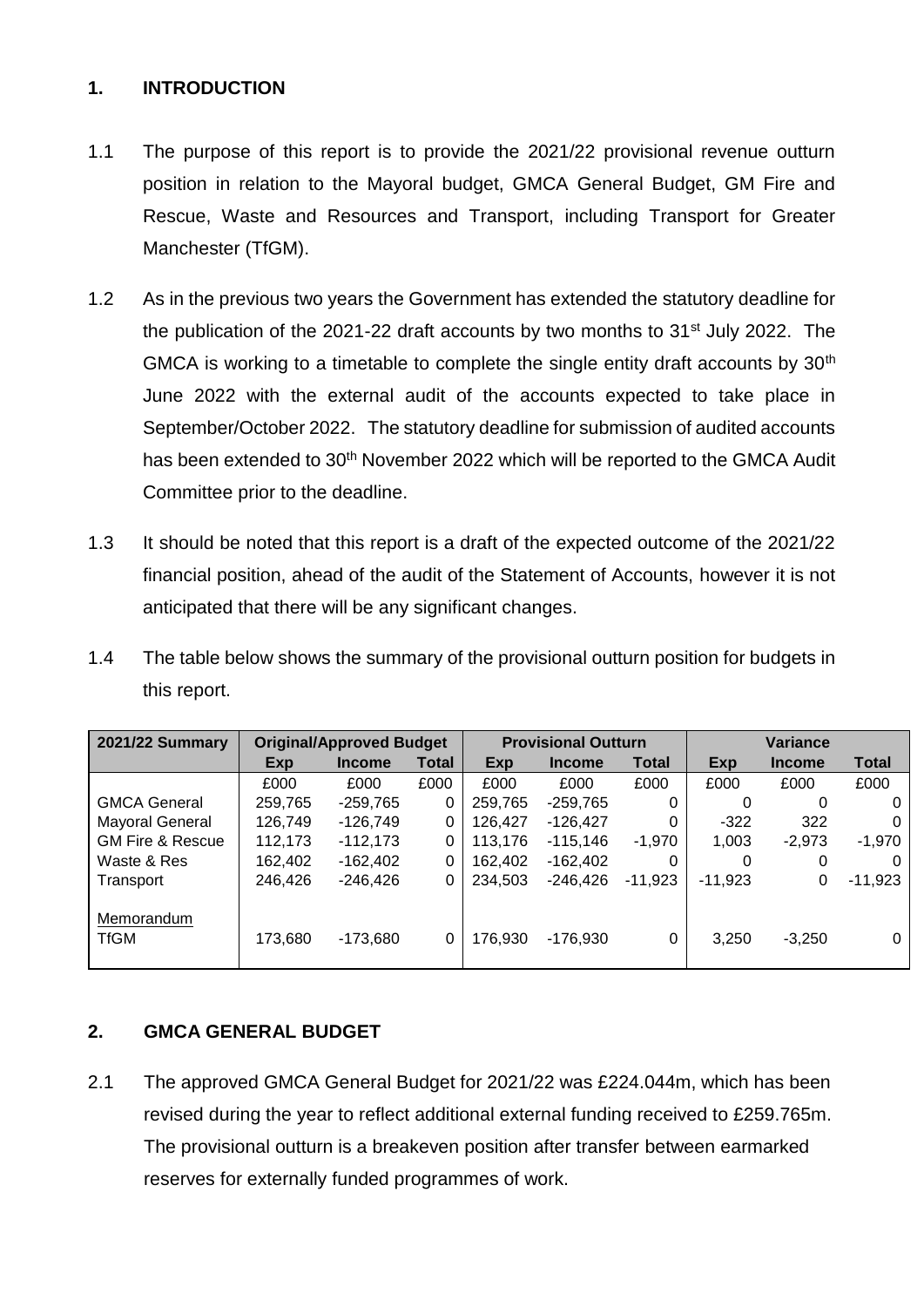2.2 The most significant variance was an overspend of £165k on the Public Service Reform (PSR) Directorate, in relation to unfunded posts and expenditure against income from received in 2020/21 which has been met by variances in other business areas compared the budget funding from within GMCA.

| 2.3 <sub>1</sub> | The table below provides a summary of the position. |  |  |
|------------------|-----------------------------------------------------|--|--|
|                  |                                                     |  |  |

| <b>GMCA Provisional</b>      | Original      | <b>Revised</b> | <b>Provisional</b> | <b>Variance</b> |
|------------------------------|---------------|----------------|--------------------|-----------------|
| <b>Outturn 2021/22</b>       | <b>Budget</b> | <b>Budget</b>  | Outturn            | (Over/-         |
|                              |               |                |                    | <b>Under</b>    |
|                              |               |                |                    | Spend)          |
|                              | £000          | £000           | £000               | £000            |
| Digital                      | 1,674         | 3,784          | 3,782              | -3              |
| Economy                      | 18,954        | 26,573         | 26,547             | $-26$           |
| Environment                  | 2,697         | 3,235          | 3,140              | -96             |
| Place                        | 7,941         | 7,842          | 7,754              | -88             |
| <b>Public Service Reform</b> | 21,993        | 34,443         | 34,608             | 165             |
| Work and Skills              | 140,406       | 151,417        | 151,372            | -45             |
| <b>GMCA Corporate</b>        | 26,580        | 29,070         | 29,162             | 93              |
| <b>GM Election</b>           | 3,800         | 3,400          | 3,400              | 0               |
| <b>Net Expenditure</b>       | 224,044       | 259,765        | 259,765            | 0               |

### **3. MAYORAL GENERAL BUDGET**

- 3.1 The provisional outturn position for the Mayoral budget in 2021/22 is breakeven after transfer to earmarked reserves.
- 3.2 The original expenditure budget in 2021/22 approved on  $12<sup>th</sup>$  February 2021 was £126.749m and the provisional expenditure to the end of 2021/22 is £126.427m, which is an underspend of £322k. relating to:
	- Additional income of £110k received in 2021/22 towards the A Bed Every Night (ABEN) scheme. This underspend has been earmarked to support the ABEN planned budget in 2022/23.
	- Our Pass and Care Leavers concessionary pass underspend of £137k based on take-up during 2021/22.
	- Mayoral priorities underspend of £56k mainly in relation to Equalities Panels.
	- Underspend of £19k against Mayoral general budget, particularly relating to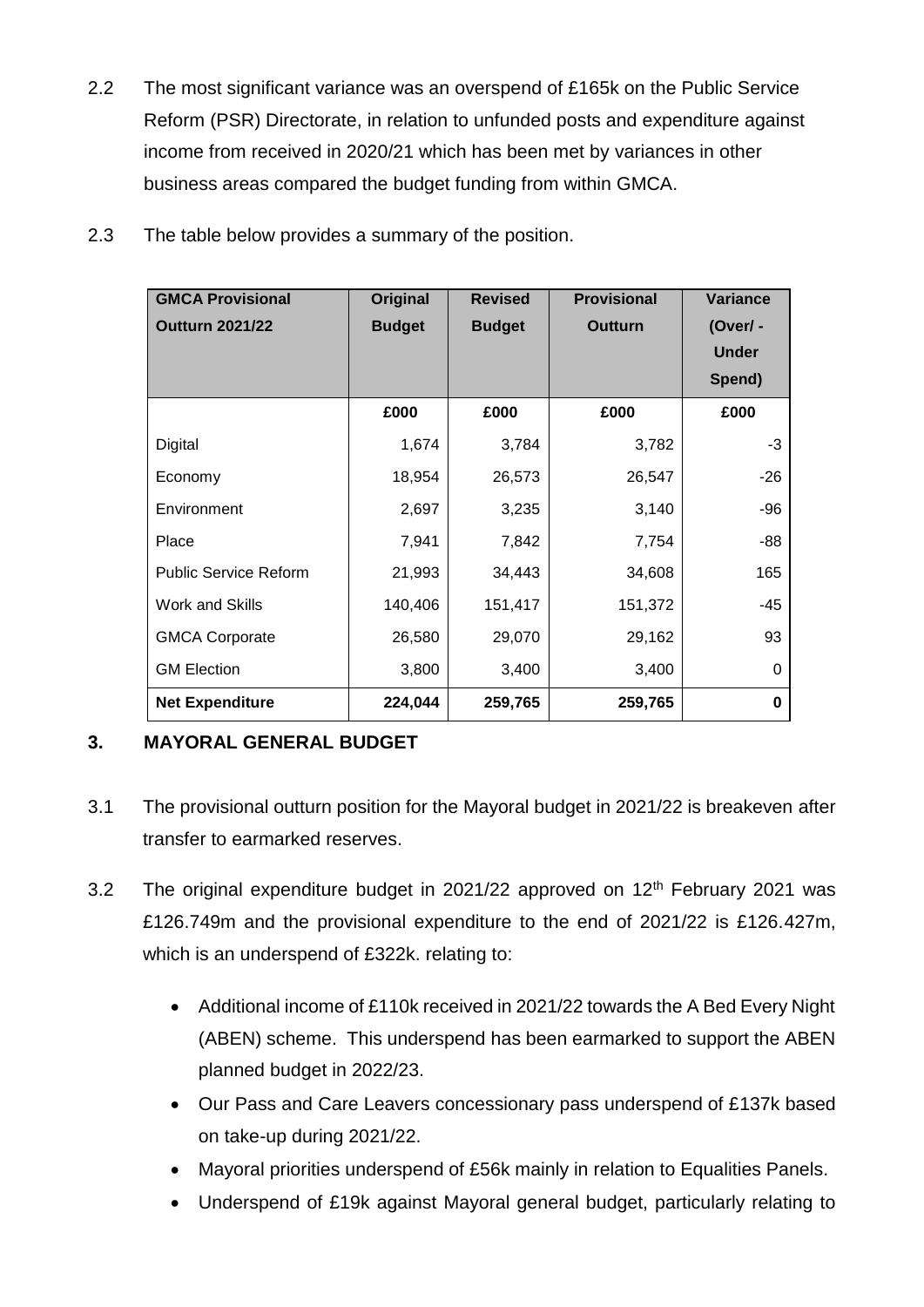travel expenses.

- 3.3 The underspend is offset by:
	- A shortfall in income to support the Our Pass pilot from colleges of £850k following the pandemic. This has been funded by use of Mayoral reserve of £583k and underspends set out above.
- 3.4 The table below provides a breakdown of the position:

| <b>Mayor's Provisional Outturn 2021/22</b>   | <b>Original</b><br><b>Budget</b> | <b>Provisional</b><br><b>Outturn</b> | Variance<br>(Over/-<br><b>Under</b><br>Spend) |
|----------------------------------------------|----------------------------------|--------------------------------------|-----------------------------------------------|
|                                              | £000                             | £000                                 | £000                                          |
| <b>Mayoral General budget</b>                | 1,249                            | 1,230                                | $-19$                                         |
|                                              |                                  |                                      |                                               |
| <b>Transport Budget</b>                      | 106,250                          | 106,250                              | 0                                             |
|                                              |                                  |                                      |                                               |
| Our Pass / Care Leavers concessionary travel | 16,750                           | 16,613                               | $-137$                                        |
| A Bed Every Night                            | 1,950                            | 1,840                                | $-110$                                        |
| Other                                        | 550                              | 494                                  | -56                                           |
| <b>Total Mayoral Priorities</b>              | 19,250                           | 18,947                               | $-303$                                        |
|                                              |                                  |                                      |                                               |
| <b>Total Expenditure</b>                     | 126,749                          | 126,427                              | $-322$                                        |
|                                              |                                  |                                      |                                               |
| Funded by:                                   |                                  |                                      |                                               |
| Mayoral Precept/Collection Fund              | $-18,463$                        | $-18,357$                            | 106                                           |
| <b>Bus Service Operator Grant</b>            | $-13,100$                        | $-13,151$                            | $-51$                                         |
| <b>Mayoral Capacity Grant</b>                | $-1,000$                         | $-1,000$                             | 0                                             |
| Statutory Charge to local authorities        | $-86,700$                        | $-86,700$                            | O                                             |
| <b>Transfer from Reserve</b>                 | $-6,636$                         | $-7,219$                             | -583                                          |
| <b>External Income</b>                       | $-850$                           | -1                                   | 849                                           |
| <b>Total Income</b>                          | $-126,749$                       | $-126,427$                           | 322                                           |

#### **4. MAYORAL - GM FIRE AND RESCUE**

- 4.1 The approved GM Fire and Rescue Service (GMFRS) budget for 2021/22 was £112.173m. The provisional outturn position is an underspend of £1.970m.
- 4.2 The most significant expenditure variance relates to employees pay and pensions which is an underspend of £1.315m. The pay underspend is mainly attributable to the number of uniformed posts being lower than the budgeted establishment. The recruitment strategy seeks to increase headcount up to budgeted establishment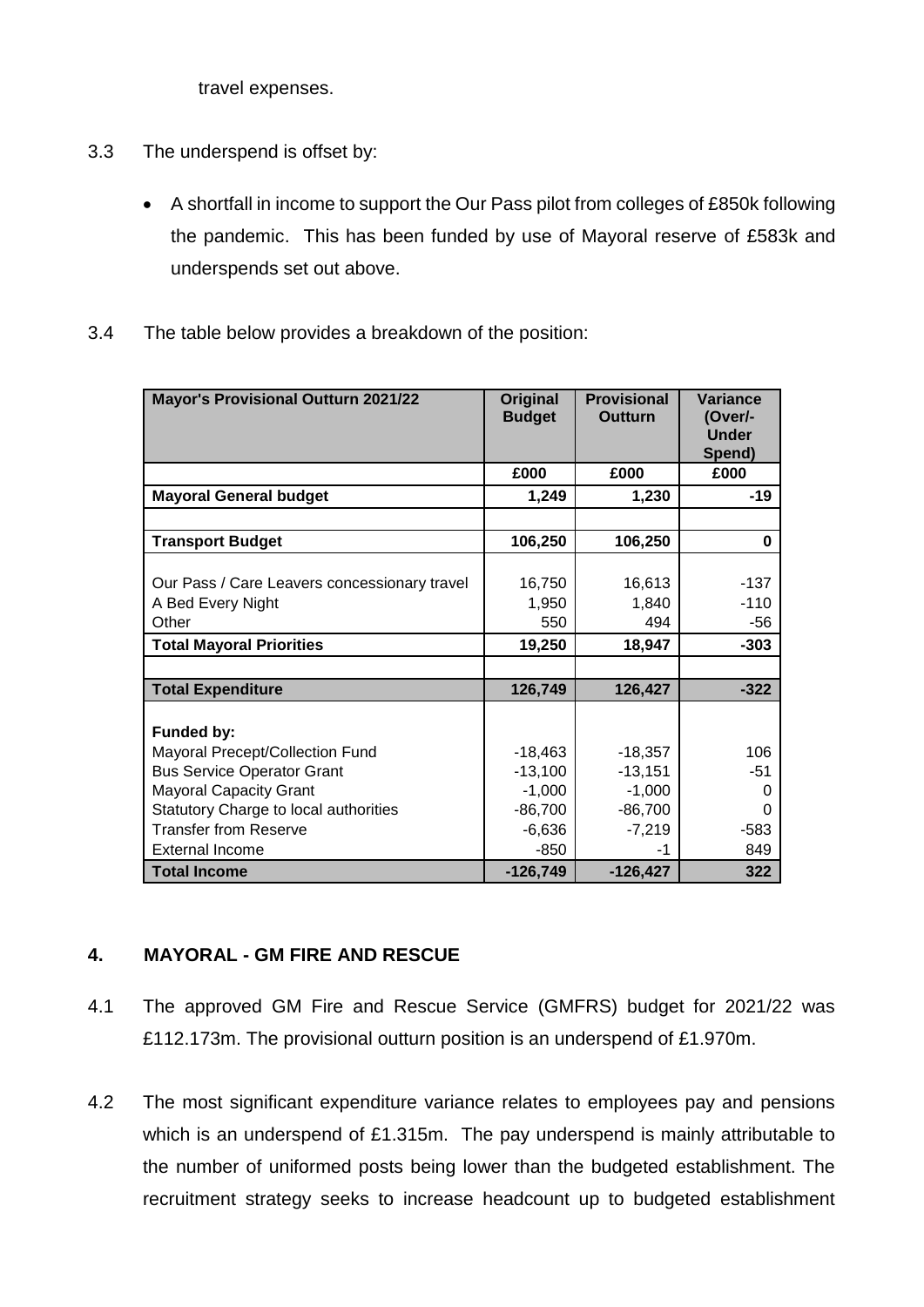numbers within 2022/23. Pre-arranged overtime has been included, costs associated to Covid-19 has been calculated and funded through the remaining grant.

- 4.2 Indirect employee allowances is an underspend of £333k. The underspend is mainly in relation to insurance and reduced cost of other training expenses in year.
- 4.3 Premises Related expenditure is an underspend of £812k mainly attributable to a reduction in business rates expenditure. This includes one off rebates following valuations of the Estate and recurring savings which are being factored into the budget planning for 2022/23 onwards.
- 4.4 Transport budgets have underspent by £89k which is a small reduction in the previously reported underspend due to travel costs increasing in line with the easing of national restrictions and internal hybrid working arrangements. Supplies, services and other expenditure is forecast at an overspend of £462k, mainly due to a requirement to top up provisions and planned capital expenditure having to be met from revenue budgets.
- 4.5 Support Services budget incorporates the central recharges received from the wider Combined Authority. Further charges for specific additional support from HROD for the whole-time firefighter recruitment and selection process and communications for various projects and strategies outside of central recharges have been forecast which result in an overspend of £148k.
- 4.6 Capital Financing has an underspend of £0.698m due in part to the impact of the revised Minimum Revenue Provision policy.
- 4.7 Income has underachieved by £111k mainly due to loss of income as a result of Covid-19 which has been covered by remaining grant via a drawdown from reserve.
- 4.8. The transfer reserves of £5.005m is £3.657m greater than the original budget the majority of which relates to addition relief grant funding transferred to reserves to support the Collection Fund position in 2022/23.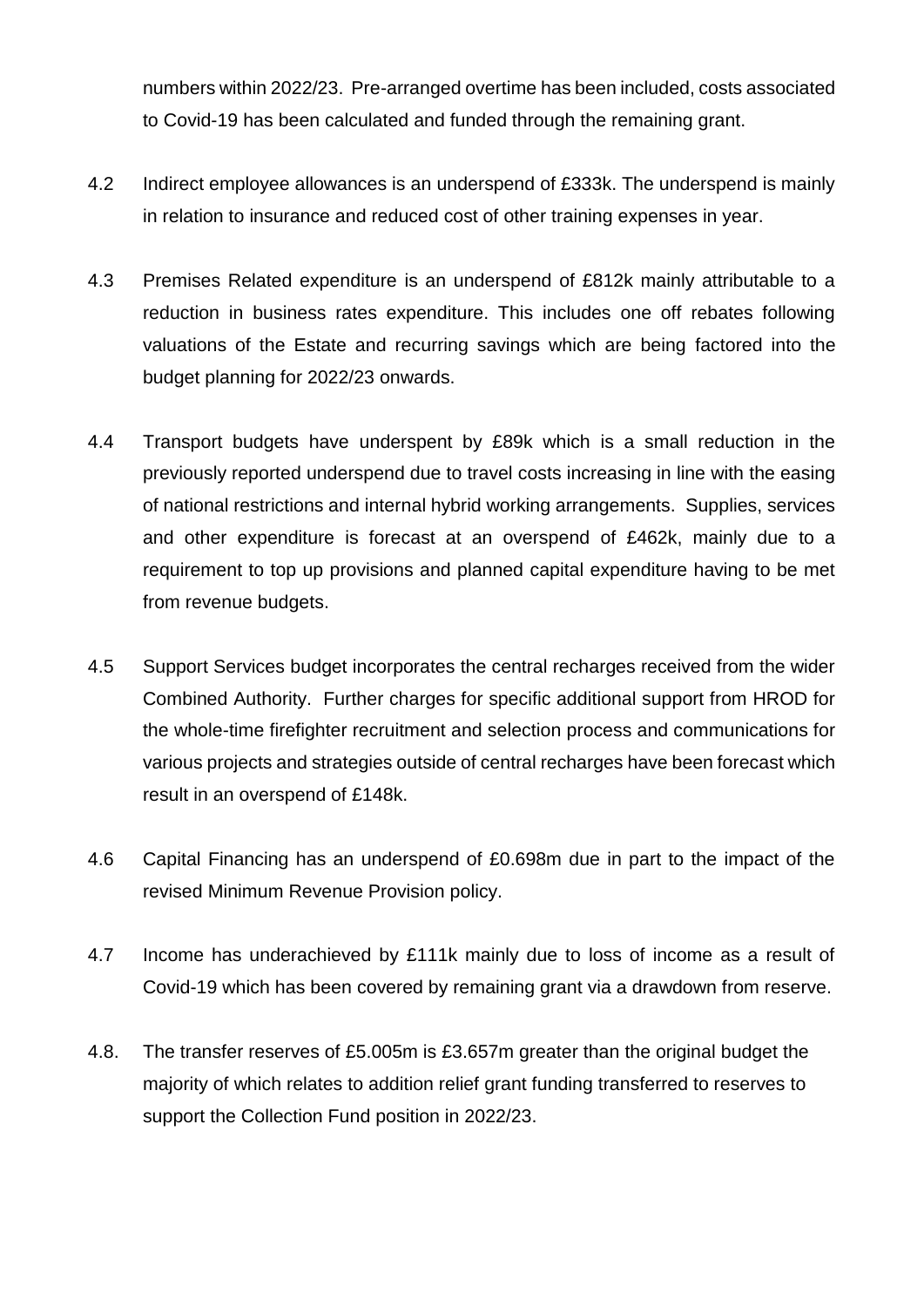4.9 The overall position of an underspend of £1.970m is planned to be transferred to Capital Fund Reserve to support the Capital Programme and reduce the borrowing requirement in future years.

| <b>GMFRS Provisional Outturn 2021/22</b> | <b>Original</b> | <b>Provisional</b> | Variance       |
|------------------------------------------|-----------------|--------------------|----------------|
|                                          | <b>Budget</b>   | Outturn            | (Over/         |
|                                          |                 |                    | -Under         |
|                                          |                 |                    | Spend)         |
|                                          | £000            | £000               | £000           |
| Employees                                | 86,501          | 85,186             | $-1,315$       |
| <b>Indirect Employees</b>                | 1,812           | 1,479              | $-333$         |
| <b>Premises</b>                          | 4,897           | 4,086              | $-812$         |
| Transport                                | 2,260           | 2,172              | $-89$          |
| Supplies & Services                      | 8,699           | 9,161              | 462            |
| <b>Support Services</b>                  | 7,469           | 7,617              | 148            |
| <b>Government Grants</b>                 | $-768$          | $-1,465$           | $-698$         |
| <b>Other Grants &amp; Contributions</b>  | $-215$          | $-110$             | 105            |
| <b>Customer &amp; Client Receipts</b>    | $-2,237$        | $-1,533$           | 704            |
| <b>Capital Financing Costs</b>           | 2,406           | 1,579              | $-827$         |
| <b>Trf to Earmarked Reserves</b>         | 1,349           | 5,006              | 3,657          |
| <b>Total Expenditure</b>                 | 112,173         | 113,176            | 1,003          |
| <b>Localised Business Rates</b>          | $-10,297$       | $-10,297$          | 0              |
| Baseline funding                         | $-40,353$       | $-40,353$          | $\Omega$       |
| Section 31 - Business rates related      | $-2,594$        | $-2,537$           | 56             |
| Section 31 - Pension related             | $-5,605$        | $-5,605$           | $\Omega$       |
| <b>Extended Retail Relief Grant</b>      | 0               | $-2,249$           | $-2,249$       |
| <b>Covid Additional Relief Fund</b>      | 0               | $-703$             | $-703$         |
| Precept income                           | $-50,041$       | $-50,041$          | 0              |
| Collection Fund surplus/deficit          | 5,236           | 5,236              | 0              |
| <b>Local Council Tax Support</b>         | $-1,349$        | $-1,347$           | $\overline{2}$ |
| <b>Trf from Earmarked Reserve</b>        | $-7,171$        | $-7,249$           | $-78$          |
| <b>Total Funding</b>                     | $-112,173$      | $-115,146$         | $-2,972$       |
| <b>Net Expenditure</b>                   | 0               | $-1,970$           | $-1,970$       |

4.10 The table below provides a summary of the position:

### **5. WASTE AND RESOURCES**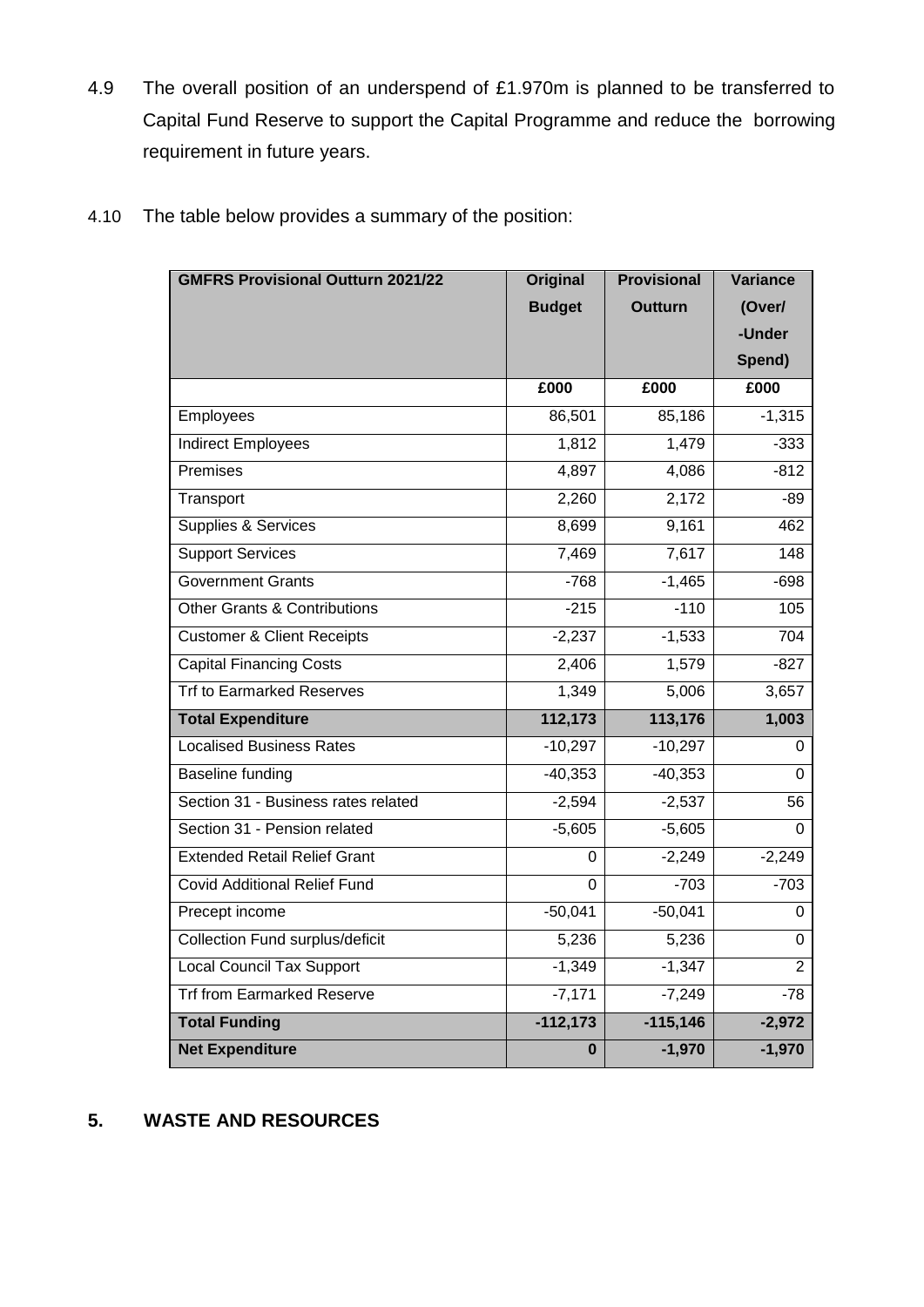5.1 The levy for the Waste and Resources service was set in February 2021 for a total of £162.402m represented by expenditure of £162.672m and a use of reserves of £270k.

| <b>Waste &amp; Resources Provisional</b> | <b>Original</b> | <b>Provisional</b> | <b>Variance</b> |
|------------------------------------------|-----------------|--------------------|-----------------|
| <b>Outturn 2021/22</b>                   | <b>Budget</b>   | <b>Outturn</b>     | (Over/          |
|                                          |                 |                    | -Under          |
|                                          |                 |                    | Spend)          |
|                                          | £000            | £000               | £000            |
| <b>Operational Costs</b>                 | 105,023         | 74,661             | $-30,362$       |
| <b>Operational Financing</b>             | 48,860          | 47,447             | $-1,383$        |
| <b>Office Costs</b>                      | 6,190           | 4,533              | $-1,657$        |
| Non-Operational Financing                | 2,629           | 1,005              | $-1,624$        |
| <b>Total Budget</b>                      | 162,672         | 127,646            | $-35,026$       |
| Levy Adjustment 2020/21                  | 0               | 262                | 262             |
| Levy Adjustment 2021/22                  | $\Omega$        | $-10$              | $-10$           |
| To/(From) Reserves                       | $-270$          | 34,504             | 34,774          |
| Levy                                     | 162,402         | 162,402            | 0               |

5.2 The revenue outturn for 2021/22 is shown below:

- 5.3 Key differences between the budget and outturn figure are:
- 5.3.1 The budget was set using forecast levels of District delivered waste amounting to 861,000 tonnes of waste. The volumes of waste delivered by Districts was the same but with variances in the types of waste delivered. Lower amounts than forecast were received in biowaste, street sweepings and trade, and higher than forecast in residual, commingled and paper/card waste streams.
- 5.3.2 The main operational variances are:

|                                    | <b>Variance</b> |
|------------------------------------|-----------------|
|                                    | £000            |
| <b>Residual Value Contract</b>     | $-16, 113$      |
| <b>WRMS Contract</b>               | $-10,162$       |
| <b>HWRCMS Contract</b>             | $-923$          |
| <b>Biowaste Offtake Agreements</b> | $-220$          |
| Other contract costs               | $-2,943$        |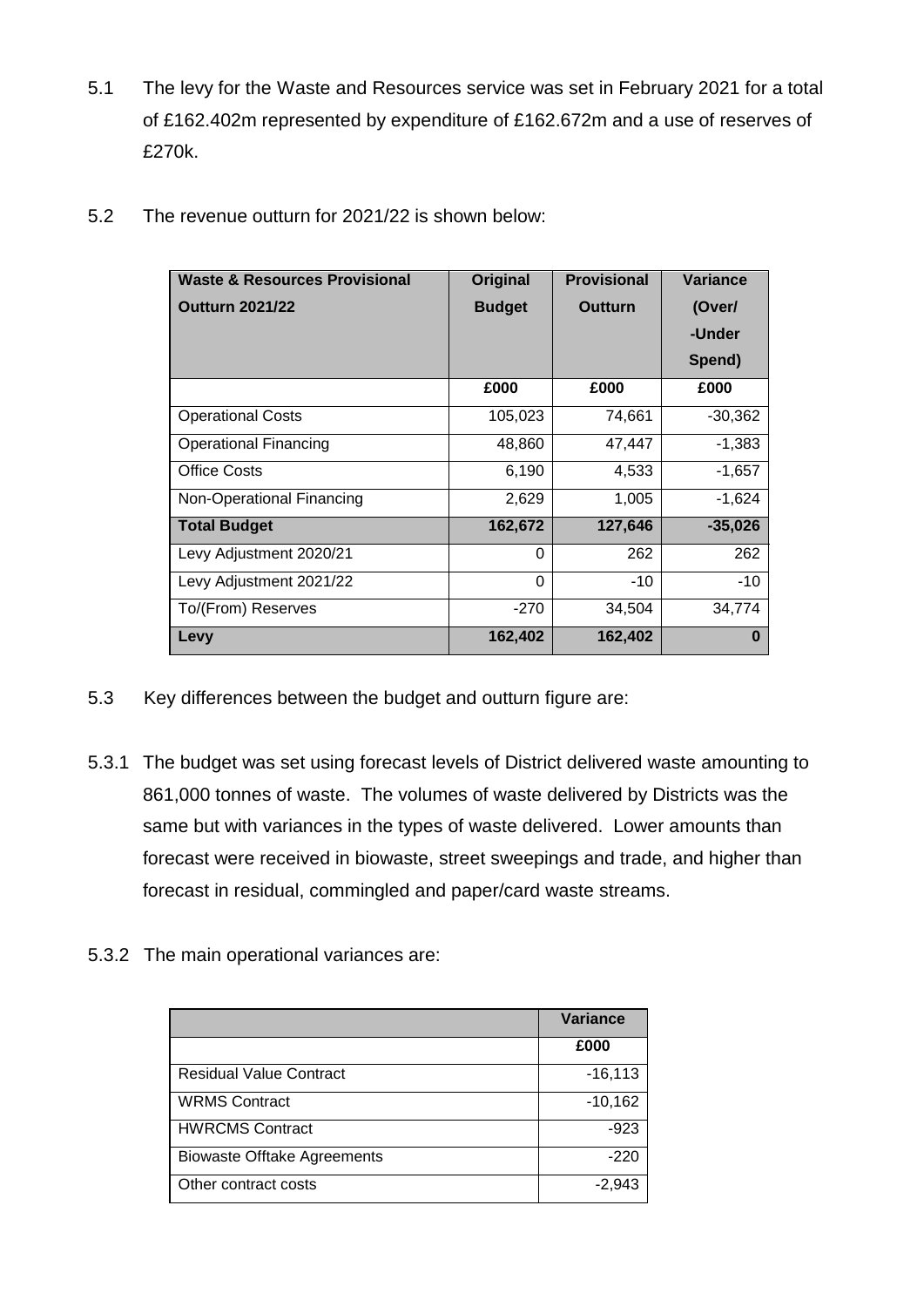- 5.3.3 The main variances on operational costs are:
	- a) Residual Value Contract increased share of third party income;
	- b) Waste and Resources Management Services (WRMS) Contract increases in the cost of residual waste treated due to increases in residual waste tonnage offset by increased recyclate revenue rebate due to increased priced obtained and slightly higher tonnages of commingled and paper/card;
	- c) Household Waste Recycling Centre Management Services (HWRCMS) Contract – lower than budgeted landfill costs; and
	- d) Other contract costs largely a result of an underspend on lifecycle costs with the underspend being moved to the Lifecycle Reserve to be spent in future years.
- 5.3.4 The main operational financing savings have been derived from lower than anticipated interest costs with rates lower than forecast and some savings on Minimum Revenue Provision (MRP) costs due to capital projects being completed later than anticipated.
- 5.3.5 The office cost variance is mainly due to underspends on consultancy fees. The underspend has been moved into a reserve for the anticipated spend on providing a response to the National Waste Strategy.
- 5.3.6 The provisional levy adjustment has been included within the outturn for 2021/22 with a forecast for the month of March 2022 which reflects the changes in tonnages being delivered by Districts. The sum will be confirmed during 2022/23 with an adjustment to reflect the actual position for March 2022. The breakdown per District is detailed below:

|               | Levy              |
|---------------|-------------------|
|               | <b>Adjustment</b> |
|               | £000              |
| <b>Bolton</b> | 146               |
| <b>Bury</b>   | $-243$            |
| Manchester    | 732               |
| Oldham        | 39                |
| Rochdale      | $-192$            |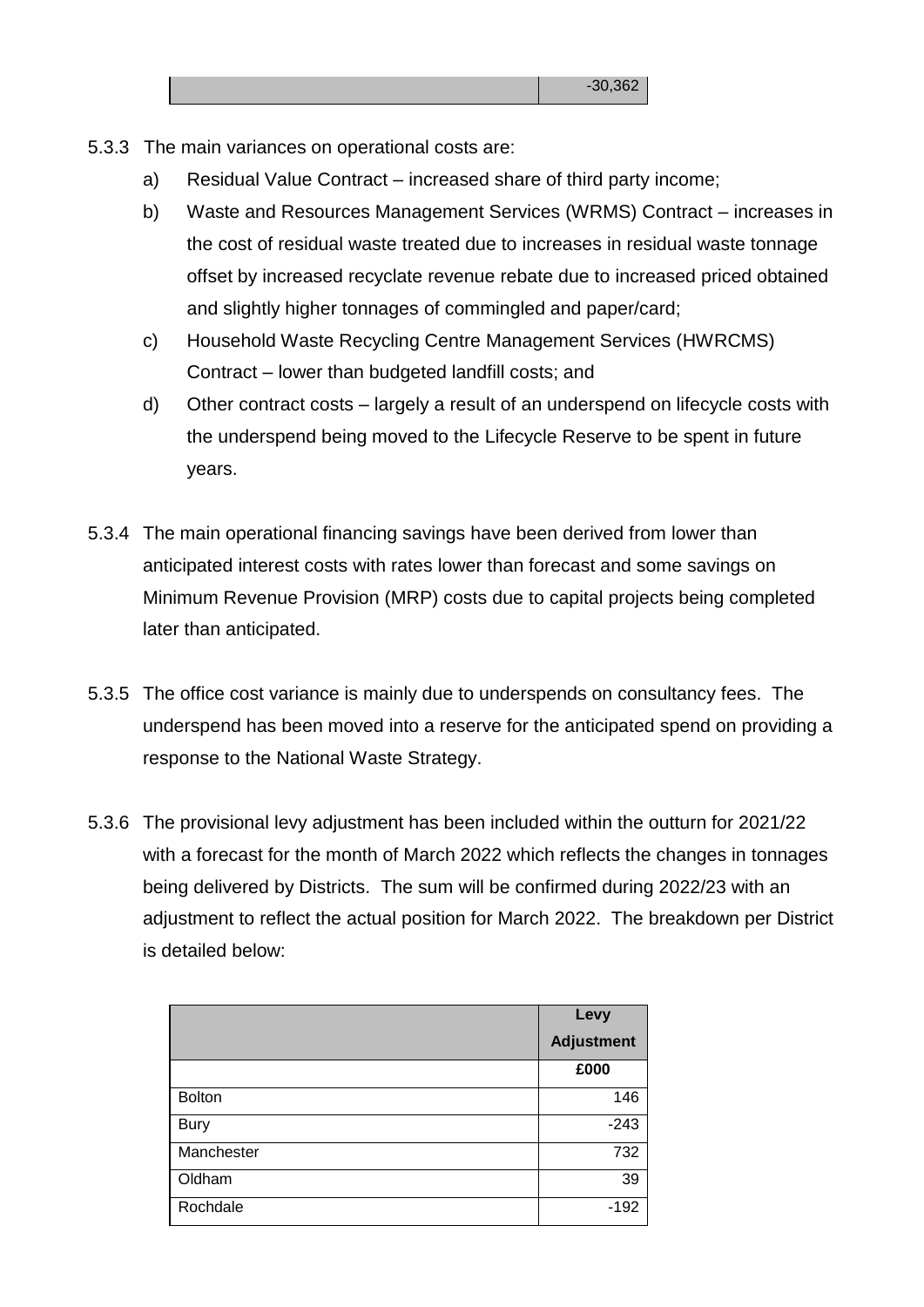| Salford      | $-222$ |
|--------------|--------|
| Stockport    | 88     |
| Tameside     | $-168$ |
| Trafford     | $-170$ |
| <b>TOTAL</b> | 10     |

5.3.7 At the GMCA meeting of 11 February 2022 it was noted that there is an intention to return £10m of reserves as a minimum. This will be a transaction in 2022/23 and as such the £10m held in a GMCA earmarked reserve at 31<sup>st</sup> March 2022. Approval will be sought to return the reserves in 2022/23 as part of the quarter 1 revenue update report to GMCA in July 2022.

#### **6. TRANSPORT**

- 6.1 The approved Transport budget approved by GMCA in February 2021 was £246.426m, made up of funding from the Transport levy and Statutory Charge and a number of specific grants. Of this a budget of £173.680m was approved for Transport for Greater Manchester (TfGM) and the remainder held by GMCA for capital financing costs.
- 6.2 The provisional outturn against the overall Transport budget is an underspend of £11.9m. This is made up of:
	- £7.1m underspend on capital financing costs following a revision to the Minimum Revenue Provision policy which sets out how the authority pays off an element capital expenditure funded from borrowing each year. The revised policy was approved by GMCA in February 2022 and provides a consistent approach across all element of the GMCA which is prudent and compliant with statutory guidance.
	- £4.9m underspend against the budget for interest costs on borrowing which has been deferred due to the authority using its own cash to fund capital expenditure.
- 6.3 The underspend will be transferred to the Transport Capital Programme Reserve which is in place to fund capital financing costs for Metrolink over the long term. The increase in reserve will support the recovery of Metrolink revenues following the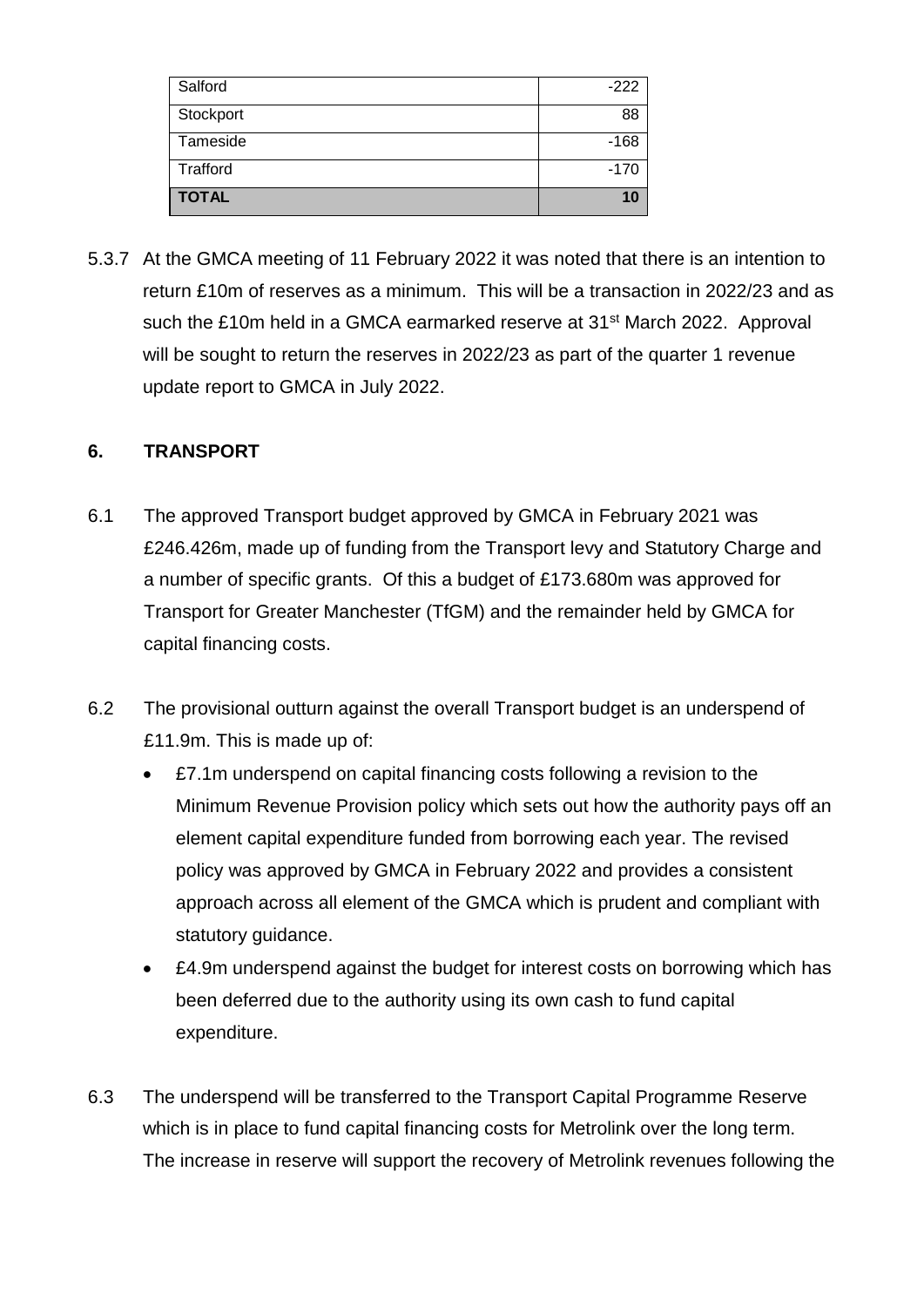pandemic as Government funding recovery is expected to cease part way through 2022/23.

### **Transport for Greater Manchester**

6.4 The table below summarises the original approved budget outturn position for TfGM in 2021/22. This shows an increase of £3.250 million compared to the original budget. A commentary on the key changes is provided below the table.

| <b>TfGM Revenue Budget</b>           | <b>Approved</b> | <b>Previous</b> | <b>Provisional</b> | <b>Variance</b> |
|--------------------------------------|-----------------|-----------------|--------------------|-----------------|
| <b>Provisional Outturn 2021/22</b>   | <b>Budget</b>   | <b>Forecast</b> | <b>Outturn</b>     | (Over/          |
|                                      |                 | <b>Outturn</b>  |                    | -Under          |
|                                      |                 |                 |                    | Spend)          |
|                                      | £000            | £000            | £000               | £000            |
| <b>Expenditure</b>                   |                 |                 |                    |                 |
| <b>Concessionary Support</b>         | 77,900          | 77,900          | 77,900             | 0               |
| <b>Supported Services</b>            | 32,000          | 32,000          | 32,000             | 0               |
| <b>Accessible Transport</b>          | 3,900           | 3,700           | 3,700              | $-200$          |
| <b>Operational Costs</b>             | 35,820          | 38,620          | 37,020             | 1,200           |
| Clean Air Plan Costs                 | 6,500           | 4,200           | 4,100              | $-2,400$        |
| Scheme/Pipeline Dev. Costs           | 7,000           | 10,000          | 10,200             | 3,200           |
| <b>Bus Franchising costs</b>         | 4,250           | 5,000           | 5,700              | 1,450           |
| Financing                            | 6,310           | 6,310           | 6,310              | 0               |
| <b>Total Expenditure</b>             | 173,680         | 177,730         | 176,930            | 3,250           |
| <b>Funded by</b>                     |                 |                 |                    |                 |
| Levy Allocated to TfGM               | $-36,380$       | $-36,380$       | $-36,380$          | 0               |
| <b>Statutory Charge</b>              | $-86,700$       | $-86,700$       | $-86,700$          | 0               |
| <b>Mayoral Budget</b>                | $-18,650$       | $-18,650$       | $-18,650$          | 0               |
| <b>Rail Grant</b>                    | $-1,900$        | $-1,900$        | $-1,900$           | 0               |
| Metrolink funding revenue/reserves   | $-10,800$       | $-10,800$       | $-10,800$          | 0               |
| Clean Air Plan Govt Grants           | $-6,500$        | $-4,200$        | $-4,100$           | $-2,400$        |
| <b>Transforming Cities Fund</b>      | $-7,000$        | $-1,400$        | $-1,600$           | $-5,400$        |
| <b>Intracity Transport Fund</b>      | 0               | $-8,600$        | $-8,600$           | 8,600           |
| <b>Bus Franchising funding</b>       | $-4,250$        | $-5,000$        | $-5,700$           | 1,450           |
| Utilisation of reserves/other grants | $-1,500$        | $-4,100$        | $-2,500$           | 1,000           |
| <b>Total Funding</b>                 | $-173,680$      | $-177,730$      | $-176,930$         | $-3,250$        |

6.5 The Concessionary Support outturn was in line with budget after transfers to reserves. In line with previous Department for Transport (DfT) guidance, TfGM has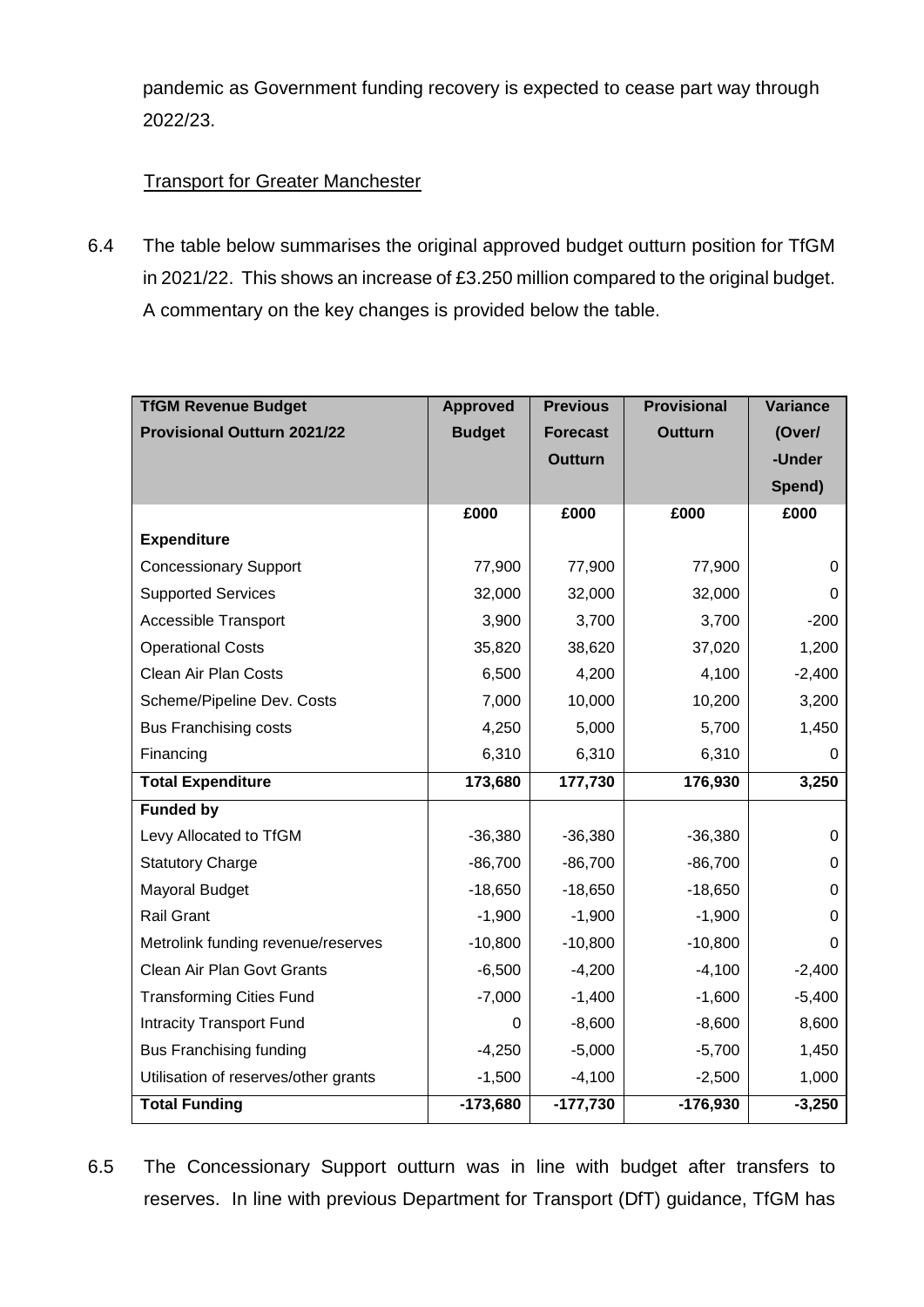continued to reimburse bus operators for concessionary reimbursement in line with pre COVID-19 volumes. Adjustments have been made, in line with further DfT guidance, where operated mileage has been less than 100% of pre COVID-19 levels. This has led to an underspend in year of £5.9m which has been transferred to reserves and will be used to mitigate the significant cost risks in 2022/23, including in the Concessionary and Supported Services budgets, as government funding support for bus services is due to end in early October 2022.

- 6.6 The Supported Services outturn was in line with budget after transfers to reserves. There was an underspend in the year of £1.75m as certain risks which had been factored into the budget did not emerge in the 2021/22 financial year. However, as for the concessionary budget above, this reserves transfer will be used to mitigate the significant cost risks in the budget in 2022/23, including in the Concessionary and Supported Services budgets, as government funding support for bus services is due to end in early October 2022.
- 6.7 The Accessible Transport outturn was slightly below budget due to lower grants paid to Greater Manchester Accessible Transport Ltd (GMATL) to operate the Ring and Ride Service. This is due to fewer services being operated due to lower patronage during the pandemic.
- 6.8 Operational Costs outturn was £1.2m higher than the original budget due to additional costs incurred on projects funded through specific ring-fenced grants totaling £1m and £200k due to higher costs incurred or lower income received as a result of COVID-19 and higher energy costs, offset against savings in various areas.
- 6.9 Clean Air Plan outturn was £2.4m lower than budget. As in previous years all costs are funded by grants from the Government's Joint Air Quality Unit.
- 6.10 Scheme/Pipeline Development costs relate to a pipeline of Greater Manchester Infrastructure Programme schemes being developed by TfGM and the ten local authorities. Expenditure outturn was £3.2m higher than the original budget due to the phasing of work. As a result of receiving the £8.6 million of Intra City Transport Fund (ICTF) funding in the current year, the unutilised element of the previously approved Transforming Cities Fund 2 (TCF2) funding will be carried forward to enable the further development of the pipeline in future years.